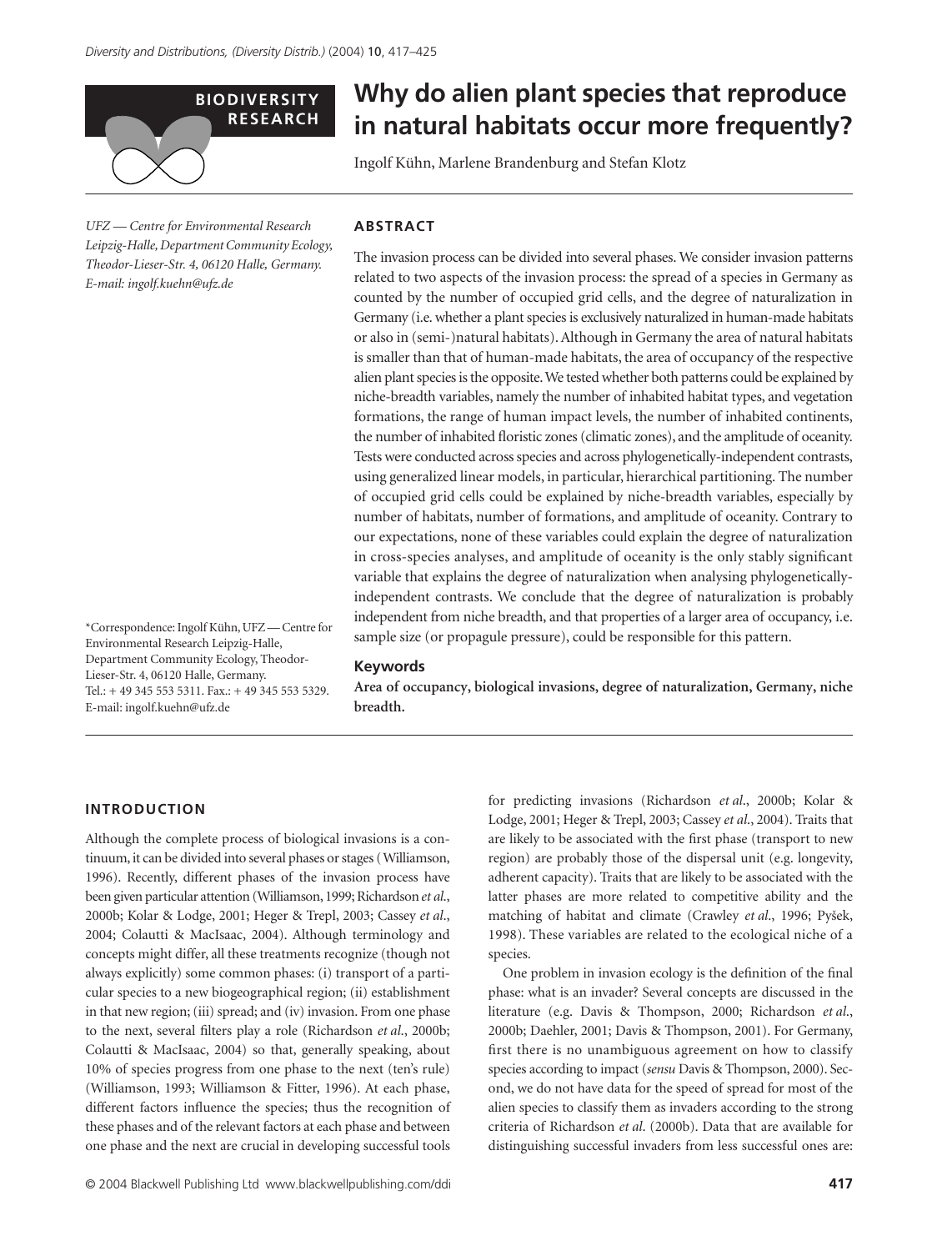(i) the area of occupancy in Germany, using the number of grid cells in which a particular (here: alien) species is found (see Gaston, 2003); and (ii) the degree of naturalization in Germany, i.e. whether a species occurs exclusively in human-made habitats or also in (semi-)natural habitats. Williamson (1996) noted that the distinction between plants naturalized in human-made vegetation and those naturalized in (semi-)natural vegetation is not considered within his conceptual framework and thus are not covered by the 'tens rule'. However, the area of occupancy is more related to the 'spread' phase of the invasion process which might be independent of the last one ('invasion').

Some relationships could be hypothesized between the two groups mentioned (i.e. species naturalized in human-made habitats and species naturalized in (semi-)natural habitats): (i) The number of occupied grid cells of plant species of (semi-)natural habitats might be lower than those of human-made habitats because the availability of (semi-)natural habitats is likely to be lower. (ii) The number of occupied grid cells of plant species of (semi-)natural habitats might be higher for two reasons: (a) abundant species have a wider niche breadth and might therefore invade human-made as well as (semi-)natural habitats more easily or (b) invasion into (semi-)natural habitats might have other reasons, e.g. a function of stochasticity or of propagule pressure.

Our aim is to test the relationship between the number of occupied grid cells and the degree of naturalization and relate this to factors that are associated with realized niche breadth, namely variables that are related to the species' habitats in Germany (number of inhabited habitat types, the number of inhabited vegetation formations, the range of human impact on the habitats), and variables related to a species range in the world (number of inhabited continents, the number of inhabited floristic zones, and the amplitude of oceanity). We do so by exploring the properties of a large number of elements (here species) in the two groups under investigation (see Brown, 1999), and not using case studies of particular species.

# **METHODS**

#### **Concepts and definitions**

The niche of a species can be defined as a species distribution along various niche axis (Schoener, 1989); this reflects all the environmental conditions and resources that a species utilizes or requires. Hutchinson (1957) distinguished between the 'fundamental niche' and the 'realized niche'. The former describes the overall potential of a species that can only be found in monocultures under laboratory conditions. The latter is the reduced niche due to predators or competitors. In our study, we used measures of the realized niche. We define niche breadth as the extent (minimum to maximum) of a species distribution along such a niche axis.

Neophytes are alien plant species that reached Germany after 1500, whereas archaeophytes arrived earlier, since the Neolithic (Holub & Jirásek, 1967; Schroeder, 1969). Recently, this terminology was also used in the English and international literature (e.g. Schroeder, 1969; Preston *et al*., 2002; Py*Í*ek *et al*., 2004a). Archaeophytes and neophytes differ markedly (Py*Í*ek *et al*., 2002; Kühn *et al*., 2003), e.g. in their ecology, mode of introduction or evolutionary history. Therefore they should not be pooled in an analysis. For this analysis, we only used neophytes.

We distinguish between three different degrees of naturalization (Richardson *et al*., 2000b; Py*Í*ek *et al*., 2004a): casuals and two levels of naturalized. 'Casuals' are alien plant species which rely on repeated introductions for their persistence. Information on casuals in BiolFlor (Klotz *et al*., 2002) is biased towards frequent casuals and lacks rare casuals ('occasionals'). We therefore excluded them from the analysis. In this analysis, we only considered naturalized species, i.e. 'alien plants that reproduce consistently and sustain populations over many life cycles without direct intervention from humans' (Richardson *et al*., 2000b: 98). These naturalized species could be divided further into those that are naturalized exclusively in human-made habitats and those that are naturalized in (semi-)natural habitats (Py*Í*ek *et al*., 2004a). Individuals of the latter group may also grow in human made habitats but not necessarily have to do so (e.g. *Impatiens parviflora*). Human-made vegetation is found, for example, in urbanized areas, on arable fields, in agricultural grasslands, or in most of the coniferous forests of the German lowlands. Semi-natural vegetation occurs, e.g. in river floodplains, scree and boulder vegetation or due to a natural fire regime, but includes also planted old forests where the species composition is similar to that of natural forests.

The naturalization process is a continuum from species that exclusively reproduce in human-made habitats via species that predominantly reproduce in human-made habitats and only rarely reproduce in (semi-)natural habitats to species that predominantly reproduce in (semi-)natural habitats. Although being a continuum process, a distinction of this naturalization continuum into the phases 'naturalization in human-made habitats' and 'naturalization in (semi-)natural habitats' is widely accepted (e.g. Richardson *et al*., 2000b; Py*Í*ek *et al*., 2004a). This distinction is also well established in Central Europe (e.g. Holub & Jirásek, 1967; Schroeder, 1969; Lohmeyer & Sukopp, 1992; Py*Í*ek *et al*., 2004a; also referred to by Williamson, 1996). According to Schroeder (1969), species that are naturalized in human-made habitats are also called 'epecophytes' and those that are able to reproduce in native or (semi-)natural vegetation are called 'agriophytes'. Throughout this paper, we call the first group 'plant species naturalized in human-made vegetation' and the second one 'plant species naturalized in (semi-)natural vegetation', keeping in mind that the latter group most often is also naturalized in human-made vegetation. Though these two species groups are not necessarily exclusive regarding their habitat preferences, they are distinct as the second group is more advanced in the invasion process (Richardson *et al*., 2000b).

For Germany, lists of plant species naturalized in (semi-)natural habitats based on extensive vegetation surveys are available from Lohmeyer & Sukopp (1992, 2001) and are incorporated in BiolFlor (Klotz *et al*., 2002). Unfortunately, a comprehensive database on vegetation data is not yet available (unlike, e.g. for the Netherlands, [http://www.synbiosys.alterra.nl,](http://www.synbiosys.alterra.nl) or the Czech Republic, [http://www.sci.muni.cz/botany/database.htm\).](http://www.sci.muni.cz/botany/database.htm) Therefore it is not yet possible to calculate the proportion of (records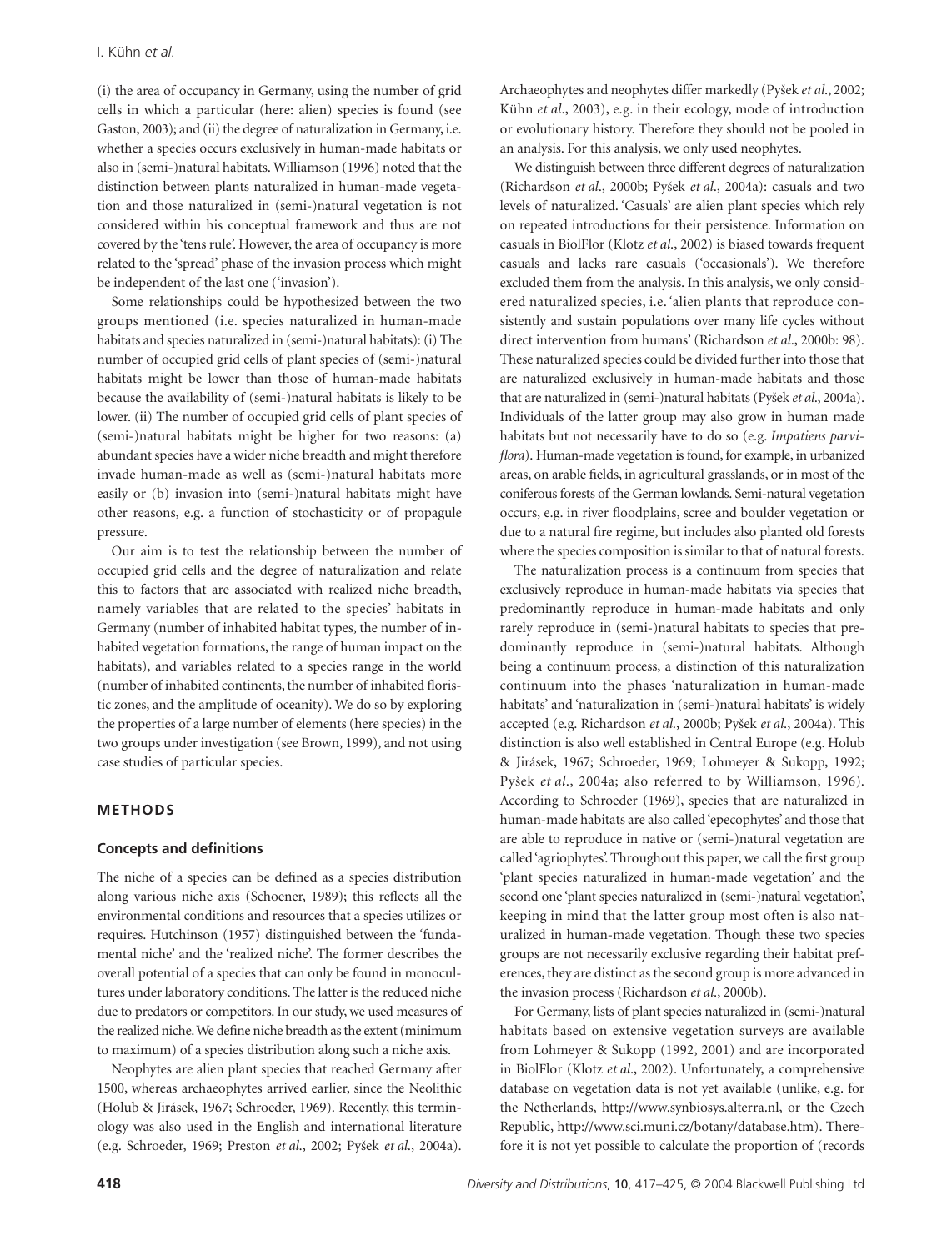naturalized in (semi-)natural vegetation)/(records naturalized in human-made vegetation).

We therefore used the maximum degree of naturalization that a plant species has reached in Germany. This means that if a species occurs in natural vegetation only once it is classified as a species of (semi-)natural habitats. However, less than 5% of the species mentioned by Lohmeyer & Sukopp (1992, 2001) were mentioned only once as naturalized in (semi-)natural habitats. Most of them were recorded repeatedly from (semi-)natural vegetation.

#### **Data sources**

Data on plant traits were obtained from BiolFlor, a database on biological and ecological traits of the flora of Germany (Klotz *et al*., 2002). This database contains information on more than 60 traits for all German native plant species and naturalized aliens as well as regularly occurring casual aliens (Kühn *et al*., 2004b). Data from BiolFlor are species specific and are not spatially explicit. We thus consider habitat preferences to be a species trait in this analysis. BiolFlor also includes data on degree of naturalization (Kühn & Klotz, 2002) incorporated from Lohmeyer & Sukopp (1992, 2001). Data on degree of naturalization and data of nichebreadth variables are completely independent from each other.

The following variables were used as proxies for niche breadth (Prinzing *et al*., 2002; Brändle *et al*., 2003) from BiolFlor (Klotz *et al*., 2002):

**1** Variables related to species' habitats in Germany

*• Number of habitat type*: this counts in how many of the 21 main habitat according to the system of Haeupler & Muer (2000) types a plant species could be found; information on this was collated by Haeupler (2002);

• *Number of formations* in which a plant occurs are counted from the 10 main vegetation formations that aggregate phytosociological classes in which a plant species could be found according to the system of Schubert *et al.* (2001);

• *Range of 'hemerobic levels'* a species can colonize (Hemeroby describes the human impact on vegetation; Jalas (1955), Sukopp (1972)). Plants can occur in one or several of the six levels that classify this human impact on a habitat, ranging from 'no influence' and 'little influence' (e.g. moderate logging of only single trees) to 'complete alteration' due to, e.g. landfills, spoil piles, railway tracks, etc. (for details see Klotz & Kühn, 2002).

**2** Variables deduced from the global distribution of species

*• Number of continents* in which a plant naturally occurs according to Schubert & Vent (1990);

• *Number of inhabited floristic zones* are counted from latitudinal zonation according to the system of Schubert & Vent (1990); they are more or less parallel to the latitudinal climatic zones of the earth; detailed information on the methods that where used to define the zones and how the species were assigned can be found in Meusel *et al*. (1965, 1978), Meusel & Jäger (1992);

• *Amplitude of oceanity* is a measure of the extent of a species' range from the coasts to centres of a continent according to the system of Jäger in Schubert & Vent (1990); detailed information on the methods that where used to define oceanity and how the species were assigned can be found in Meusel *et al*. (1965, 1978), Meusel & Jäger (1992). The amplitude of oceanity is high when a species covers a wide range from the sea towards the inland and is low if a species is either restricted to the coasts or to the centres of the continents.

It must be noted that not all data mentioned above are available for all species in BiolFlor. Our species pool for analysis thus contains 113 species naturalized in human-made habitats and 74 species naturalized in (semi-)natural habitats while BiolFlor notes 314 neophytes that are naturalized in human-made vegetation and 156 neophytes that are naturalized in (semi-)natural vegetation (Kühn & Klotz, 2002).

We calculated the frequency of occupied grid cells as a proxy for the area of occupancy of species from FLORKART [\(http://](http://) www.floraweb.de), a database on the flora of Germany, maintained by the German Centre for Phytodiversity at the Federal Agency for Nature Conservation. FLORKART originally contains over 14 Mio. records and was compiled from several regional mapping schemes and local floras usually having a resolution of  $3' \times 5'$  (c. 32 km<sup>2</sup>) or finer. Unfortunately, data at this resolution has considerable gaps, so the data that we used had to be aggregated to a resolution of  $6' \times 10'$  (*c*. 130 km<sup>2</sup>) resulting in 2.6 Mio. unique records (i.e. a species in a given time period). Records date from the 19th century until 2001 with an increased sampling effort after the 1960s. In our version of FLORKART, the time of recording is referenced as three time periods: before 1950, 1950 until 1979 and since 1980 (for more details see Kühn *et al*., 2004a). As data in FLORKART was derived from regional mapping schemes at different times there are some regions which have most of their data previous to 1980 and lack sufficient data since 1980 while most of the regions have sufficient data available since 1980. To have the most sufficient coverage of Germany, we used all records from 1950 onwards to simply count the number of occupied grid cells.

Data on land cover in Germany were derived from the Corine Land Cover maps provided by the 'Federal Statistical Office of Germany' (Statistisches Bundesamt, 1997). The Federal Agency for Nature Conservation provided the respective data in grid cell format which was transformed from the digital maps mentioned above. This information was not used to classify the species to the two degrees of naturalization.

## **Data analysis**

To account for phylogenetic relationships between species we used phylogenetically-independent contrasts (PICs) (Felsenstein, 1985; Harvey & Pagel, 1991). This is necessary because the traits of different species are not independent of each other but linked by phylogeny. We calculated PICs using the program CAIC (Comparative Analysis of Independent Contrasts, Purvis & Rambaut 1995). This program provides two algorithms for calculation, the options 'brunch' for categorical or binary variables and 'crunch' for continuous variables. However 'degree of naturalization' is an ordinal variable and CAIC provides no options for ordinal variables. To test the stability of the results we calculated the contrasts with both options. Results that were comparable using both methods ('brunch' and 'crunch') are considered to be stable. All PICs were calculated using the phylogeny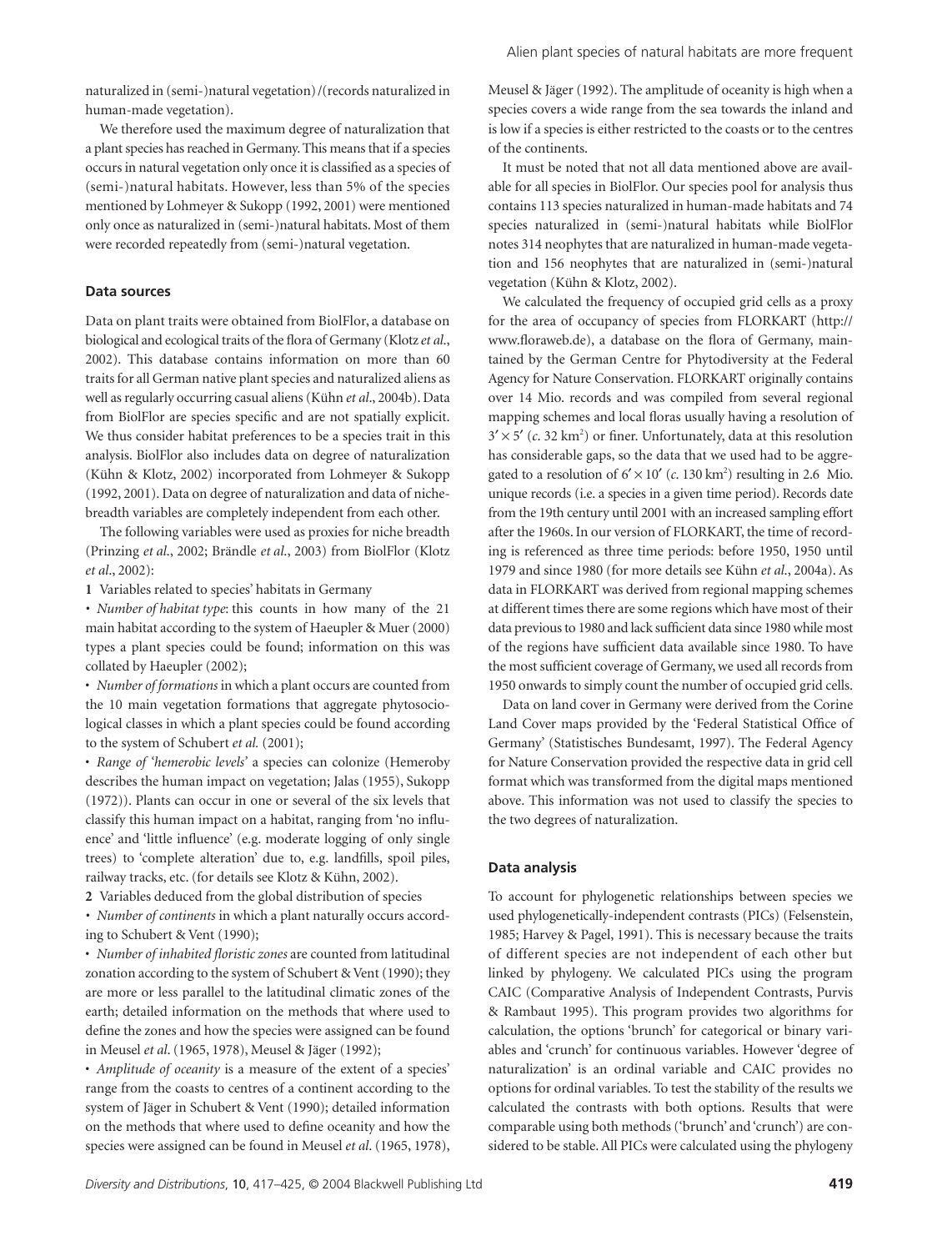of Durka (2002). Because we have no information about branch lengths we set all branch lengths to the same arbitrary value. PICs were analysed with ordinary least square regressions through the origin (data from the option 'crunch') (Garland *et al*., 1992) and sign tests (data from the option 'brunch') (Burt, 1989). The use of phylogenetically-independent contrasts allows us to remove an effect of phylogeny. Comparing results from cross-species analysis with analysis across phylogenetically-independent contrasts we can see whether a pattern is linked through phylogeny or independent of it. When the two analyses show comparable results we consider the resulting pattern to be stable.

Relationships between the degrees of naturalization or the number of occupied grid cells and several traits related to niche breadth were analysed using Generalized Linear Models (GLM). As the degree of naturalization has two states, we used a logistic regression. For the number of occupied grid cells (count data) we used a GLM with Poisson error distribution (e.g. Crawley, 2002). Contrasts of the number of occupied grid cells were double square root (i.e.  $y^{1/4}$ ) transformed to approximate normal distribution. For multiple explanatory variables we used backward selection to get a minimum adequate model (Crawley, 2002). Only the results of the minimum adequate models are presented here.

Multicollinearity in the data (i.e. that many of the independent variables are correlated) may lead to several minimum adequate models that could theoretically be expected in the model selection process of multiple regressions (Dalgaard, 2002). We therefore used also 'hierarchical partitioning' (MacNally, 1996; MacNally & Walsh, 2004). In this method the explained variance is calculated for generalized linear models using all possible combinations of independent variables. From this, the proportions of the variance are calculated that could exclusively be explained by a particular variable and the proportion of the variance that could jointly be explained by that particular variable and other independent variables. Hence, we were able to retrieve variables that are likely to have the greatest influence in explaining variance. Hierarchical partitioning may lead to negative results for joint effects if one variable is acting as a suppressor variable (Chevan & Sutherland, 1991). The significance of the variables was tested by 1000 randomizations of the explanatory variables using the 95% confidence limit of the *z*-scores ( $z =$  [observed value – mean(randomizations)]/sd(randomizations)). We used 'log likelihood' as a goodness-of-fit measure. As the signs of the regression coefficients (slopes) may not be the same for a particular variable in all possible combinations, it is not possible to state the direction of a relationship for the results of variation partitioning. The relationship could be assessed, however, by using only the significant variables in a single model afterwards.

All statistical analyses were carried out using the program R [\(http://www.r-project.org\).](http://www.r-project.org)

## **RESULTS**

The area of anthropogenic land cover in Germany is much higher than of (semi-)natural land cover (Fig. 1). An overview on the 10

most frequent species that are naturalized in human-made habitats or in (semi-)natural habitats and their numbers of occupied grid cells is presented in Table 1.

We found that the number of occupied grid cells of species naturalized only in human-made habitats is significantly lower than the number of occupied grid cells of species naturalized in (semi-)natural habitats (Fig. 2). In other words, the wider the distribution of a species, the higher the probability that the species is naturalized in (semi-)natural vegetation.

We tested whether the number of occupied grid cells could be explained by several variables related to niche breadth with backward selection of generalized linear models. All niche-breadth variables were significant in the cross-species analysis (Table 2). All variables were positively correlated with degree of naturalization, except for the number of continents (which are negatively correlated). Removing the influence of phylogeny by analysing phylogenetically-independent contrasts (Table 2), we found that this result is stable for the number of habitat types, number of formations, range of hemerobic levels and amplitude of oceanity, retaining the same relationship as in the cross-species analysis. The results show that number of occupied grid cells could be explained by niche-breadth variables.

When testing whether the probability of naturalization in (semi-)natural habitats is also related to niche breadth (Table 3), we found that in cross-species analyses, none of the nichebreadth variables were significantly related to the degree of naturalization. Using phylogenetically-independent contrasts, the amplitude of oceanity was found to be significant in a univariate analysis (using the two states of 'degree of naturalization'). The amplitude of oceanity and the number of formations were significantly positively related to the degree of naturalization in multivariate regression (having degree of naturalization coded as 'continuous' variables, i.e. 1 and 2).



Figure 1 Area of human-made land cover (grey bars) and (semi-)natural land cover (open bars) in Germany, calculated according to Corine Land Cover Map (Statistisches Bundesamt, 1997).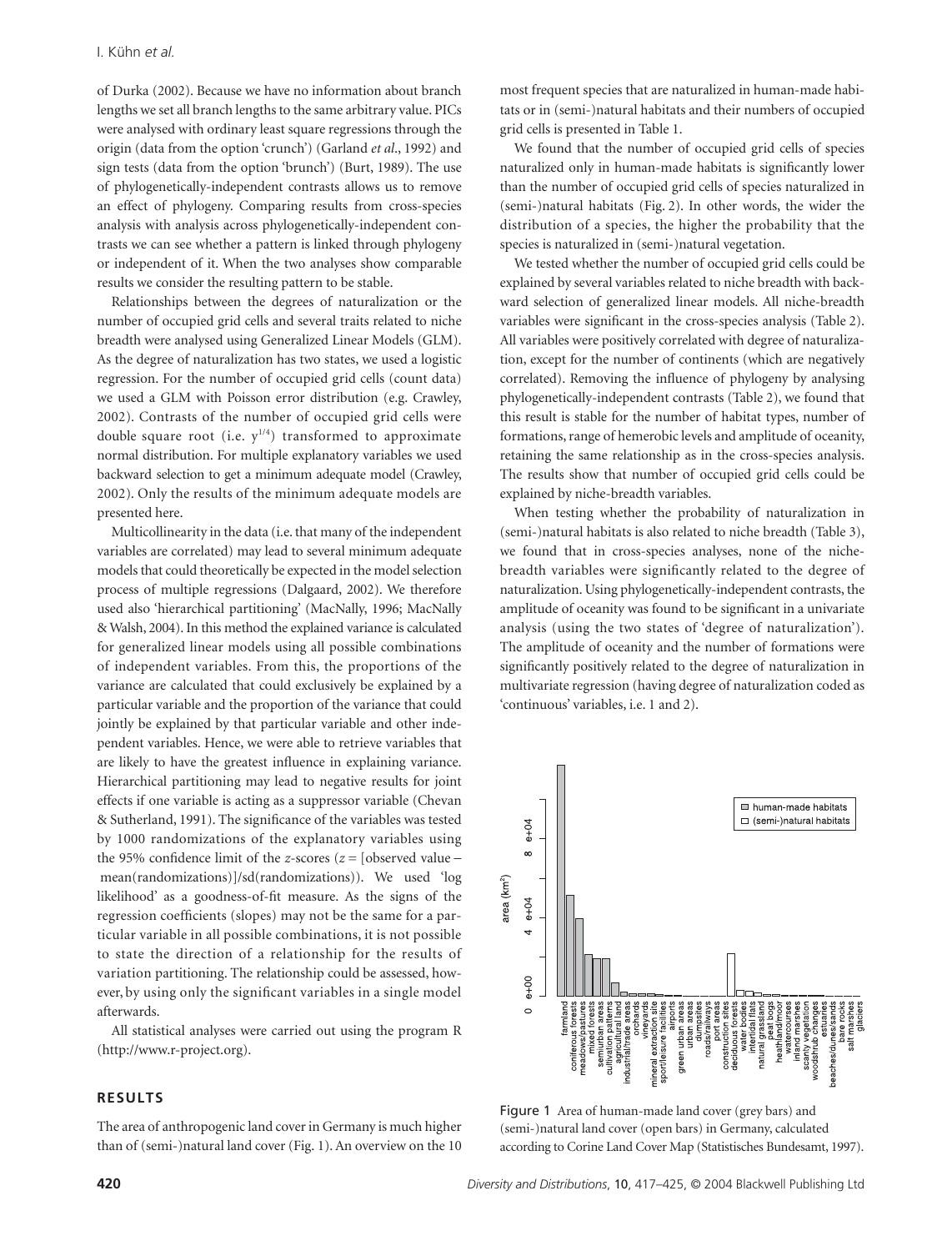Table 1 The ten most frequent species naturalized in human-made vegetation and in (semi-)natural vegetation (see 'Concepts and definitions') in Germany according to FLORKART and BiolFlor (Kühn & Klotz, 2002), nomenclature follows Jäger & Werner (2002). The total number of grid cells in Germany is 2995

| Species naturalized in<br>human-made vegetation | No. of occupied<br>grid cells | Species naturalized in<br>(semi-)natural vegetation | No. of occupied<br>grid cells |  |
|-------------------------------------------------|-------------------------------|-----------------------------------------------------|-------------------------------|--|
| Matricaria discoidea                            | 2960                          | Conyza canadensis                                   | 2864                          |  |
| Veronica persica                                | 2805                          | Galinsoga ciliata                                   | 2713                          |  |
| Juncus tenuis                                   | 2519                          | Impatiens parviflora                                | 2584                          |  |
| Lupinus polyphyllus                             | 1750                          | Solidago canadensis                                 | 2571                          |  |
| Berteroa incana                                 | 1701                          | Galinsoga parviflora                                | 2543                          |  |
| Lolium multiflorum                              | 1695                          | Armoracia rusticana                                 | 2488                          |  |
| Geranium pyrenaicum                             | 1592                          | Solidago gigantea                                   | 2248                          |  |
| Sisymbrium altissimum                           | 1529                          | Robinia pseudoacacia                                | 2233                          |  |
| Veronica filiformis                             | 1347                          | Epilobium ciliatum                                  | 2205                          |  |
| Oxalis corniculata                              | 1100                          | Elodea canadensis                                   | 2203                          |  |



#### Degree of naturalisation

Figure 2 The number of grid cells occupied by neophytic plant species naturalized in (semi-)natural vegetation and neophytic plant species naturalized in human-made vegetation in Germany. The test statistics for the cross-species analysis ('Species') is the *z*-value of the logistic regression. Option Brunch in phylogeneticall-independent contrasts presents the numbers of positives/numbers of all observations (using sign test), and option 'crunch' presents the *t*-statistic of an ordinary least-square regression.

Hierarchical partitioning revealed only slightly different results (Fig. 3). Variation in the cross-species analysis for the number of occupied grid cells could significantly be explained by the number of formations, amplitude of oceanity, and the number of habitat types, all of them having a positive relationship. Variation in the analysis of phylogenetically-independent contrasts (option 'crunch') can be explained by the number of continents, the number of formations, and the amplitude of oceanity (all with a positive relationship). Although the amplitude of oceanity seems to be the most important factor explaining the variance for the degree of naturalization and although the proportion of explained variance of additional niche-breadth variables are also quite high, none of them was significant in the randomization test. The partitioning of the variance of phylogeneticallyTable 2 Relationship between the number of occupied grid cells in Germany and niche-breadth variables. Data points were either species or phylogenetically-independent contrasts (PICs). PICs are of the 'crunch' type for continuous variables calculated in CAIC. Analysis of species and of 'crunch' data was done using generalized linear models with stepwise backward selection. Significant results are shown in bold

|                           | Species |         | PICs 'crunch' |       |
|---------------------------|---------|---------|---------------|-------|
|                           | Slope   | P       | Slope         | P     |
| Number of habitat types   | 0.2     | < 0.001 | 1.9           | 0.009 |
| Number of formations      | 0.46    | < 0.001 | 2.9           | 0.003 |
| Range of hemerobic levels | 0.13    | < 0.001 | 2.1           | 0.02  |
| Number of continents      | $-0.05$ | < 0.001 |               | n.s.  |
| Number of floristic zones | 0.06    | < 0.001 |               | n.s.  |
| Amplitude of oceanity     | 0.37    | < 0.001 | 2.3           | 0.002 |
|                           |         |         |               |       |

independent contrasts in the degree of naturalization showed that the overwhelming and only significant variable with a positive influence on contrasts of degree of naturalization is the amplitude of oceanity.

The results could be summarized as follows: Widespread species are predominantly characterized by a wider range of habitats, formations and oceanic amplitude. Degree of naturalization is not related to most of the niche-breadth variables we used, except for a positive relationship with amplitude of oceanity in the PIC analysis.

### **DISCUSSION**

We found that alien plants occurring in (semi-)natural habitats are more widespread in Germany than those found in humanmade habitats. (Semi-)natural habitats are less abundant in Germany than human-made ones but alien plant species reproducing in (semi-)natural habitats also occur in human-made habitats. Although we could verify that widespread species have a wider habitat niche, we were unable to verify this for the degree of naturalization. A higher degree of naturalization therefore does not seem to be related with a wider habitat niche.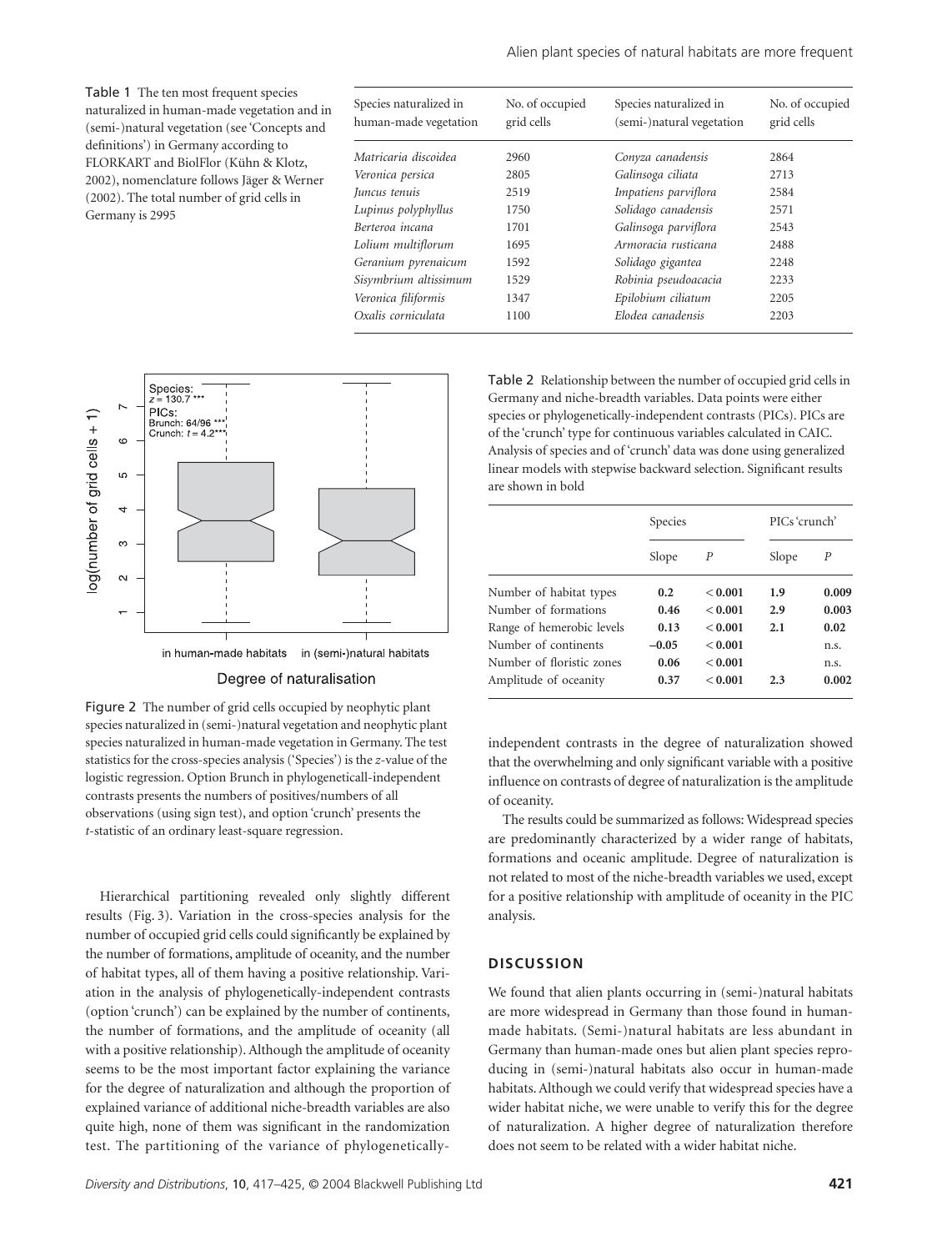|                           |         |                  | <b>PICs</b>   |                  |        |       |
|---------------------------|---------|------------------|---------------|------------------|--------|-------|
|                           | Species |                  | <b>Brunch</b> |                  | Crunch |       |
|                           | Slope   | $\boldsymbol{P}$ | Proportion    | $\boldsymbol{P}$ | Slope  | Р     |
| Number of habitat types   |         | n.s.             | 24/42         | 0.4408           |        | n.s.  |
| Number of formations      |         | n.s.             | 15/31         | 1                | 0.13   | 0.01  |
| Range of hemerobic levels |         | n.s.             | 15/34         | 0.6076           |        | n.s.  |
| Number of continents      |         | n.s.             | 12/29         | 0.4583           |        | n.s.  |
| Number of floristic zones |         | n.s.             | 25/47         | 0.7709           |        | n.s.  |
| Amplitude of oceanity     |         | n.s.             | 24/35         | 0.04096          | 0.04   | 0.002 |

Table 3 Relationship between the degree of naturalization in Germany and niche-breadth variables. Data points were either species or phylogenetically-independent contrasts (PICs). PICs are of the 'crunch' type for continuous variables calculated in CAIC or of 'brunch' type for binary variables as calculated by the method of Burt (1989). Analysis of species and of 'crunch' data was done using generalized linear models with stepwise backward selection, 'brunch' data was tested by the sign test, proportions are positive/all observations. Significant results are shown in bold.



Figure 3 Hierarchical partitioning of the proportions of explained variance in the number of occupied grid cells (number of occupied grid cells) in Germany using species (a) and phylogenetically-independent contrasts (option 'crunch'; b) as data points, and in degree of naturalization (naturalized in human-made habitats vs. (semi-)natural habitats) in Germany using species (c) and phylogenetically-independent contrasts (option 'crunch'; d) as data points. Explanatory variables are number of habitat types ('habitat'), number of formations ('formations'), range of hemerobic levels ('hemeroby'), number of continents ('continents'), number of floristic zones ('flor. zones'), amplitude of oceanity ('oceanity'). Black bars show the variance exclusively explained by the particular variable, open bars show the variance explained jointly by the respective variable and others. Asterisks indicate significant results (being outside the 0.95 confidence range) after 1000 randomizations.

The relationship between the area of occupancy and niche breadth is very well known (e.g. Gaston *et al*., 2000) and has been repeatedly verified for plants (e.g. Thompson *et al*., 1998, 1999; Brändle *et al*., 2003). Unfortunately, relationships between niche breadth and range size (e.g. the area of occupancy) are often confounded with sample-size effects (Gaston, 1994; Thompson *et al*., 1999). Since we consider almost the entire German distribution regarding habitat variables and the world distribution regarding range variables as species specific traits from BiolFlor (Klotz *et al*., 2002), we argue that the relationship between degree of naturalization and number of occupied grid cells is probably not just an artefact but reflects the real situation.

An obvious interpretation of our data is that species that are naturalized in (semi-)natural habitats naturalize there after having naturalized in human-made habitats as a consequence of the invasion process (Richardson *et al*., 2000b). This would mean

that species of (semi-)natural habitats should inhabit a higher number of habitats or vegetation units. We furthermore assumed that plant species that occur in both classes of habitats should occur in a wider range of hemerobic levels. We did not find any support for either of these statements in our analysis. One reason for this could be that there are some (semi-)natural habitats which are ecologically very similar to anthropogenic habitats, e.g. open forests and old city parks or natural rocks and castle walls (Dehnen-Schmutz, 2004). In these cases, the hemerobic level of human-made habitats might be on the less impacted side of the range, not adding much to niche breadth regarding hemeroby. Whether a plant species naturalizes in human-made habitats or in (semi-)natural habitats might also be a species-specific characteristic. Species that are typical woodland species in their native range might only be able to establish in woodlands in their new range. An example of this would be *Impatiens parviflora* that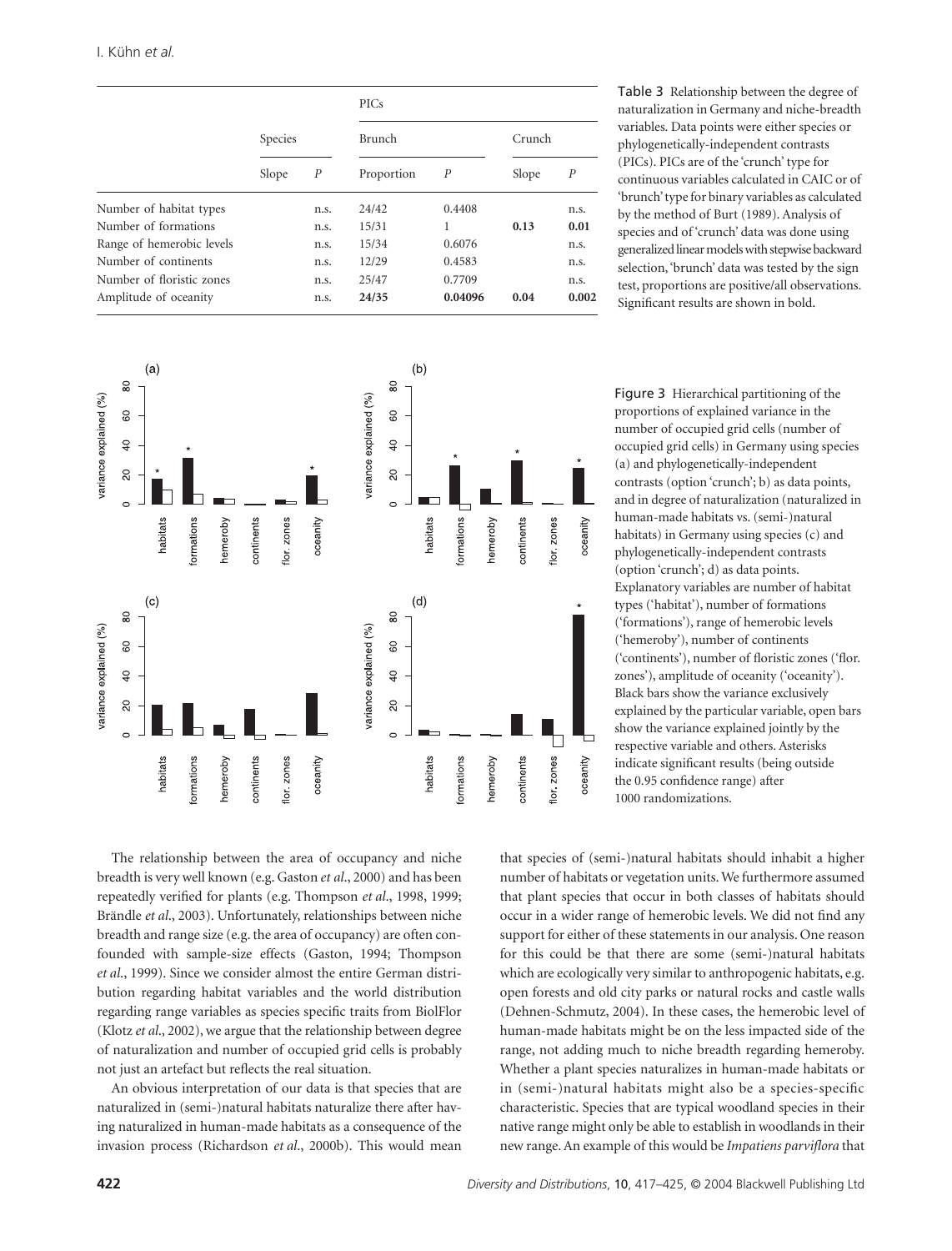grows in moist forests in Europe (e.g. Coombe, 1956; Trepl, 1984). When such plants are also capable of establishing in human-made vegetation such as city parks, it is very likely that they will have a larger area of occupancy due to a higher area of potentially suitable habitats.

Summarizing our results shows that some of the most obvious or straightforward hypotheses do not account for the observed pattern. Plant species that are more successful in the invasions process because they have reached a higher degree of naturalization are also more successful in respect to range expansion. It seems though that the factors that are related with these two processes are different (Richardson *et al*., 2000a, 2000b). We therefore will discuss some other hypotheses that might explain the observed pattern. Unfortunately, in most cases we do not have data to test these hypotheses.

It could be argued that the relationship between the number of occupied grid cells and the degree of naturalization is a mere sampling artefact, i.e. that (semi-)natural areas were mapped better than human-made areas. It was argued that the exceptional species richness in cities is an artefact due to the fact that most research institutes and many botanists are there (Barthlott *et al*., 1999). At least for native species, we were able to show that there is no city effect on the species richness in cities. We have discussed why a sampling artefact for cities is therefore unlikely (Kühn *et al*., 2004a). Additionally, this would lead to an overestimation of species naturalized in human-made habitats, as opposed to species naturalized in (semi-)natural habitats. One might also argue that cities (which are the domain of neophytes, e.g. Kühn *et al*., 2003) may not be better mapped; it could be that rural areas dominated by large agricultural fields (which are the domain of archaeophytes, e.g. Kühn *et al*., 2003) are less well mapped since they are often regarded as being quite boring from a floristics point of view. However, the proportion of species that are naturalized in (semi-)natural habitats among all naturalized species is similar in neophytes (33.2%) and archaeophytes (35.7%). So we do not assume a sampling bias.

From previous analysis, it is known that the area of occupancy is higher the longer a species has been in its introduced range (e.g. Scott & Panetta, 1993; Rejmánek, 2000; Kolar & Lodge, 2001; Kühn & Klotz, 2003). A similar relationship could be assumed for time since naturalization and degree of naturalization due to the sequential phases of the invasion processes, i.e. most species become naturalized in human-made habitats before they spread into (semi-)natural habitats (e.g. Williamson, 1999; Richardson *et al*., 2000b; Kolar & Lodge, 2001; Heger & Trepl, 2003; Cassey *et al*., 2004; Colautti & MacIsaac, 2004). However, using the time of naturalization as provided in BiolFlor (given in years for many species and in centuries for some additional ones, Kühn & Klotz, 2002), the degree of naturalization is neither correlated with time of naturalization in centuries (*U*-test: W =  $4065.5, p = 0.6, N = 184$  nor with time of naturalization in years (logistic regression: *z*-value = −0.964, *p* = 0.3, *N* = 142).

The reason that species of (semi-)natural habitats are more widely distributed than species of human-made habitats could be an effect of sample or population size. Widespread species tend to be more abundant than rare species (Gaston *et al*., 2000),

which means that species with larger range size are more likely to have larger population size. This may have several implications. More frequent species tend to have a higher propagule pressure which is considered to be among the most important factors for invasion success (Williamson, 1996; Lonsdale, 1999; Rouget & Richardson, 2003). A larger population could exhibit a higher rate of mutations and consequently it is more likely for microevolution to occur (Sakai *et al*., 2001; Lee, 2002) which in turn might allow a species to invade (semi-)natural habitats. The reason for larger area of occupancy of species naturalized in (semi-)natural habitats might also be of a statistical nature: since there are more occurrences, there might simply be more chances of coming into contact with and naturalize in a (semi-)natural habitat.

Another aspect related propagule pressure is the 'spatial mass effect' (Shmida & Ellner, 1984). But unlike the process mentioned in the previous paragraph, a plant species might not establish a self-maintaining population (i.e. a sink population) in a (semi-)natural habitat although it may successfully reproduce in it. Due to source populations nearby, which repeatedly recolonize (semi-)natural habitats, it only seems that a species successfully naturalizes in (semi-)natural vegetation when it is in fact a 'pseudo-agriophyte'. It may be argued that the spatial mass effect is the first step of the process of naturalization in (semi-)natural habitats as an effect of propagule pressure.

#### **ACKNOWLEDGEMENTS**

We are most grateful to Dave Richardson, Michael Huston and an anonymous referee for their very helpful comments that helped much to improve the manuscript. MB was funded by the Federal Ministry for Education and Research within the project INVASIONS (research grant 01LM0206). The database FLORKART on plant distribution in Germany (to count the number of occupied grid cells) and data on Corine Land Cover was provided by the 'Centre for Phytodiversity' at the Federal Agency for Nature Conservation, namely Hans Fink and Rudolf May. Sarah Gwillym improved our English in an earlier version of the manuscript.

#### **REFERENCES**

- Barthlott, W., Biedinger, N., Braun, G., Feig, F., Kier, G. & Mutke, J. (1999) Terminological and methodological aspects of the mapping and analysis of the global biodiversity. *Acta Botanica Fennica*, **162**, 103–110.
- Brändle, M., Stadler, J., Klotz, S. & Brandl, R. (2003) Distributional range size of weedy plant species is correlated to germination patterns. *Ecology*, **84**, 136–144.
- Brown, J.H. (1999) Macroecology: progress and prospect. *Oikos*, **87**, 3–14.
- Burt, A. (1989) Comparative methods using phylogenetically independent contrasts. *Oxford surveys in evolutionary biology* (ed. by P.H. Harvey and L. Partridge), pp. 33–53. Oxford University Press, Oxford.
- Cassey, P., Blackburn, T.M., Jones, K.E. & Lockwood, J.L. (2004) Mistakes in the analysis of exotic species establishment: source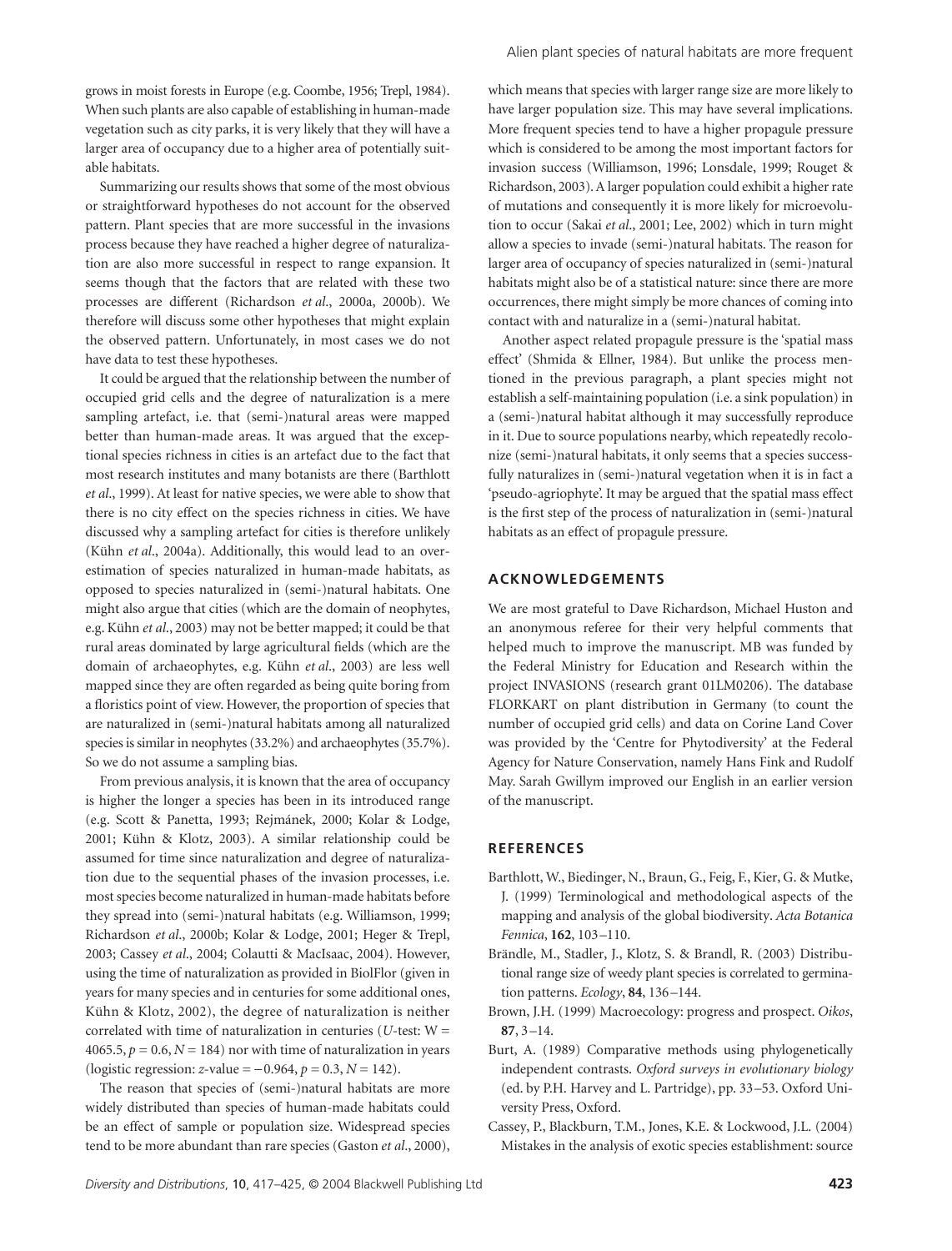pool designation and correlates of introduction success among parrots (Aves: Psittaciformes) of the world. *Journal of Biogeography*, **31**, 277–284.

- Chevan, A. & Sutherland, M. (1991) Hierarchical Partitioning. *American Statistician*, **45**, 90–96.
- Colautti, R.I. & MacIsaac, H.J. (2004) A neutral terminology to define 'invasive' species. *Diversity and Distributions*, **10**, 135–141.
- Coombe, D.E. (1956) Biological Flora of the British Isles: *Impatiens parviflora* DC. *Journal of Ecology*, **44**, 701–713.
- Crawley, M.J. (2002) *Statistical computing: an introduction to data analysis using S-Plus*. Wiley, Chichester.
- Crawley, M.J., Harvey, P.H. & Purvis, A. (1996) Comparative ecology of the native and alien floras of the British Isles. *Philosophical Transactions of the Royal Society of London Series B-Biological Sciences*, **351**, 1251–1259.
- Daehler, C.C. (2001) Two ways to be an invader, but one is more suitable for ecology. *Bulletin of the Ecological Society of America*, **82**, 101–102.
- Dalgaard, P. (2002) *Introductory statistics with R*. Springer, New York.
- Davis, M.A. & Thompson, K. (2000) Eight ways to be a colonizer, two ways to be an invader: a proposed nomenclature scheme for invasion ecology. *Bulletin of the Ecological Society of America*, **81**, 226–230.
- Davis, M.A. & Thompson, K. (2001) Invasion terminology: should ecologists define their terms differently than others? No, not if we want to be of any help!. *Bulletin of the Ecological Society of America*, **82**, 206.
- Dehnen-Schmutz, K. (2004) Alien species reflecting history: medieval castles in Germany. *Diversity and Distributions*, **10**, 147–151.
- Durka, W. (2002) Phylogenie der Farn- und Blütenpflanzen Deutschlands. *BiolFlor — eine datenbank zu biologischökologischen merkmalen der gefäßpflanzen in deutschland* (ed. by S. Klotz, I. Kühn and W. Durka). *Schriftenreihe für Vegetationskunde*, 38, 75–91. Bundesamt für Naturschutz, Bonn.
- Felsenstein, J. (1985) Phylogenies and the comparative method. *American Naturalist*, **125**, 1–15.
- Garland, T., Harvey, P.H. & Ives, A.R. (1992) Procedures for the analysis of comparative data using phylogenetically-independent contrasts. *Systematic Biology*, **41**, 18–32.
- Gaston, K.J. (1994) *Rarity*. Chapman & Hall, London, UK.
- Gaston, K.J. (2003) *The structure and dynamics of geographic ranges*. Oxford University Press, Oxford.
- Gaston, K.J., Blackburn, T.M., Greenwood, J.J.D., Gregory, R.D., Quinn, R.M. & Lawton, J.H. (2000) Abundance-occupancy relationships. *Journal of Applied Ecology*, **37** (Suppl. 1), 39–59.
- Haeupler, H. (2002) Die Biotope Deutschlands. *BiolFlor Eine Datenbank zu biologisch-ökologischen Merkmalen der Gefäßpflanzen in Deutschland* (ed. by S. Klotz, I. Kühn and W. Durka). *Schriftenreihe für Vegetationskunde*, 38, 247–272. Bundesamt für Naturschutz, Bonn.
- Haeupler, H. & Muer, T. (2000) *Bildatlas der Farn- und Blütenpflanzen Deutschlands*. Ulmer, Stuttgart.
- Harvey, P.H. & Pagel, M.D. (1991) *The comparative method in evolutionary biology*. Oxford University Press.
- Heger, T. & Trepl, L. (2003) Predicting biological invasions. *Biological Invasions*, **5**, 313–321.
- Holub, J. & Jirásek, V. (1967) Zur Vereinheitlichung der Terminologie in der Phytotaxonomie. *Folia Geobotanica and Phytotaxonomica*, **2**, 69–113.
- Hutchinson, G.E. (1957) Concluding remarks. *Cold Spring Harbor Symposium on Quantitative Biology*, **22**, 427.
- Jäger, E.J. & Werner, K. (2002) *Rothmaler, Exkursionsflora von Deutschland. Gefäßpflanzen: Kritischer Band*, 9 edn, Vol. 4. Spektrum, Berlin.
- Jalas, J. (1955) Hemerobe und hemerochore Pflanzenarten. Ein terminologischer Reformversuch. *Acta Societatia Fauna Flora Fennica*, **72**, 1–15.
- Klotz, S. & Kühn, I. (2002) Indikatoren zum anthropogenen Einfluss auf die Vegetation. *BiolFlor — Eine Datenbank zu biologisch-ökologischen Merkmalen der Gefäßpflanzen in Deutschland* (ed. by S. Klotz, I. Kühn and W. Durka). *Schriftenreihe für Vegetationskunde*, 38, 241–246. Bundesamt für Naturschutz, Bonn.
- Klotz, S., Kühn, I. & Durka, W. (2002) *BiolFlor Eine Datenbank zu biologisch-ökologischen Merkmalen der Gefäßpflanzen in Deutschland. Schriftenreihe für Vegetationskunde*, 38. Bundesamt für Naturschutz, Bonn.
- Kolar, C.S. & Lodge, D.M. (2001) Progress in invasion biology: predicting invaders. *Trends in Ecology and Evolution*, **16**, 199–204.
- Kühn, I., Brandl, R. & Klotz, S. (2004a) The flora of German cities is naturally species rich. *Evolutionary Ecology Research*, **6**, 749–764.
- Kühn, I., Durka, W. & Klotz, S. (2004b) BiolFlor *—* a new planttrait database as a tool for plant invasion ecology. *Diversity and Distributions*, **10**, 363–365.
- Kühn, I. & Klotz, S. (2002) Floristischer Status und gebietsfremde Arten. *BiolFlor — Eine Datenbank zu biologisch-ökologischen Merkmalen der Gefäßpflanzen in Deutschland* (ed. by S. Klotz, I. Kühn and W. Durka). *Schriftenreihe für Vegetationskunde*, 38, 47–56. Bundesamt für Naturschutz, Bonn.
- Kühn, I. & Klotz, S. (2003) The alien flora of Germany *—* basics from a new German database. *Plant invasions: ecological threats and management solutions* (ed. by L.E. Child, J.H. Brock, G. Brundu, K. Prach, P. Py*Í*ek, P. M. Wade and M. Williamson), pp. 89–100. Backhuys, Leiden.
- Kühn, I., May, R., Brandl, R. & Klotz, S. (2003) Plant distribution patterns in Germany *—* will aliens match natives? *Feddes Repertorium*, **114**, 559–573.
- Lee, C.E. (2002) Evolutionary genetics of invasive species. *Trends in Ecology and Evolution*, **17**, 386–391.
- Lohmeyer, W. & Sukopp, H. (1992) Agriophyten in der Vegetation Mitteleuropas. *Schriftenreihe für Vegetationskunde*, 25. Bundesamt für Naturschutz, Bonn *—* Bad Godesberg.
- Lohmeyer, W. & Sukopp, H. (2001) Agriophyten in der Vegetation Mitteleuropas. Adventivpflanzen. *Beiträge zu Biologie, Vorkommen und Ausbreitungsdynamik von Archäophyten in Mitteleuropa* (ed. by D. Brandes). *Braunschweiger Geobotanische Arbeiten*, 8, 179–220. Braunschweig.
- Lonsdale, W.M. (1999) Global patterns of plant invasions and the concept of invasibility. *Ecology*, **80**, 1522–1536.